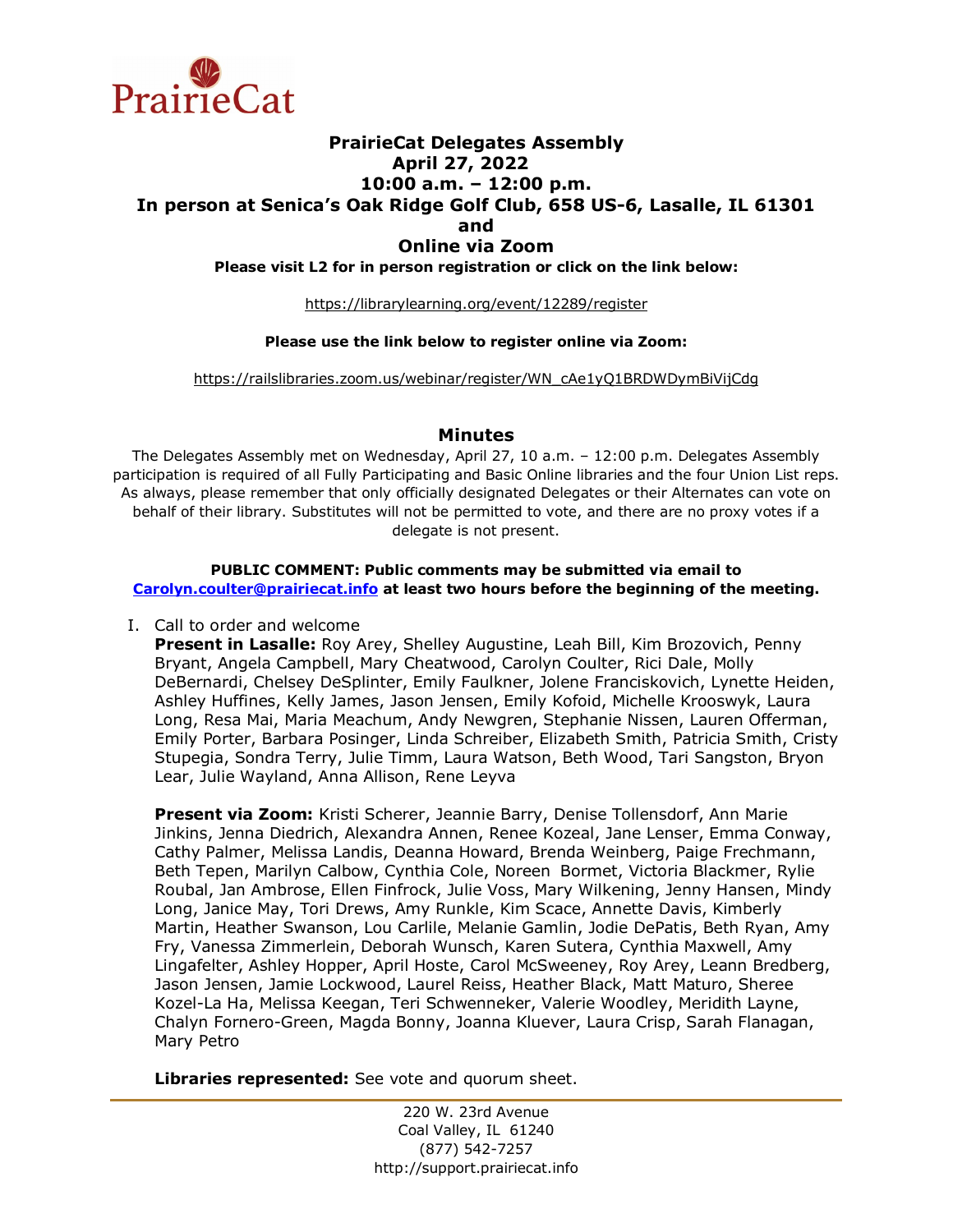Smith (Chair-RO) started the meeting at 10:00 am. Smith welcomed everyone. The Delegates Assembly met in person and virtually due to the disaster declaration.

- II. Introductions and welcome new delegates or alternates Beth Wood (RO) was introduced as the new alternate for Robert W. Rowe. Andy Newgren (RU) was introduced as the new alternate for Rockford University.
- III. Introduction of Guests There were no guests.
- IV. Review of agenda for additions/changes There were no revisions.
- V. Public Comments via Zoom Meeting There were no public comments.
- VI. Consent Agenda
	- a. Approve minutes for January 26, 2022, PrairieCat Delegates Assembly meeting
	- b. Central Site report including financial and statistical reports
	- c. Approve meeting dates, FY23

**Motion #1: Stupegia (LS) moved and Miller (PP) seconded to approve the consent agenda as presented. There was no discussion on the motion. Motion carries on a roll call.**

**Ayes: 85 Nays: 0 Abstentions: 0**

- VII. Administrative Council Report
	- a. Finance Committee Report Report from March 17, 2022 Coulter (PrairieCat) said the Finance Committee reviewed the FY23 budget and Innovative Contract again.
	- b. Resource Sharing Committee Report Report from Resource Sharing meeting, January 26, 2022. Coulter (PrairieCat) stated the Resource Sharing committee decided to pursue an RFI for IT Management Services. The survey results showed this to be the largest service of interest/need among the membership for the new PrairieCat Plus. Coulter has received three RFI responses and it will be discussed at the meeting today.
- VIII. PrairieCat Membership Update, Training and Outreach report (Elizabeth Smith) Smith (PrairieCat) gave a Membership Update stating that Lostant is currently joining as a Basic Online member and are in the process of adding items. Byron School District is a new Union List member and they are also currently adding items. Putnam County Schools is adding their primary school. If approved later in the meeting, PrairieCat will welcome North Chicago Public Library as a Fully Participating member and Mt. Carroll Public Library will upgrade from Union List to Basic Online.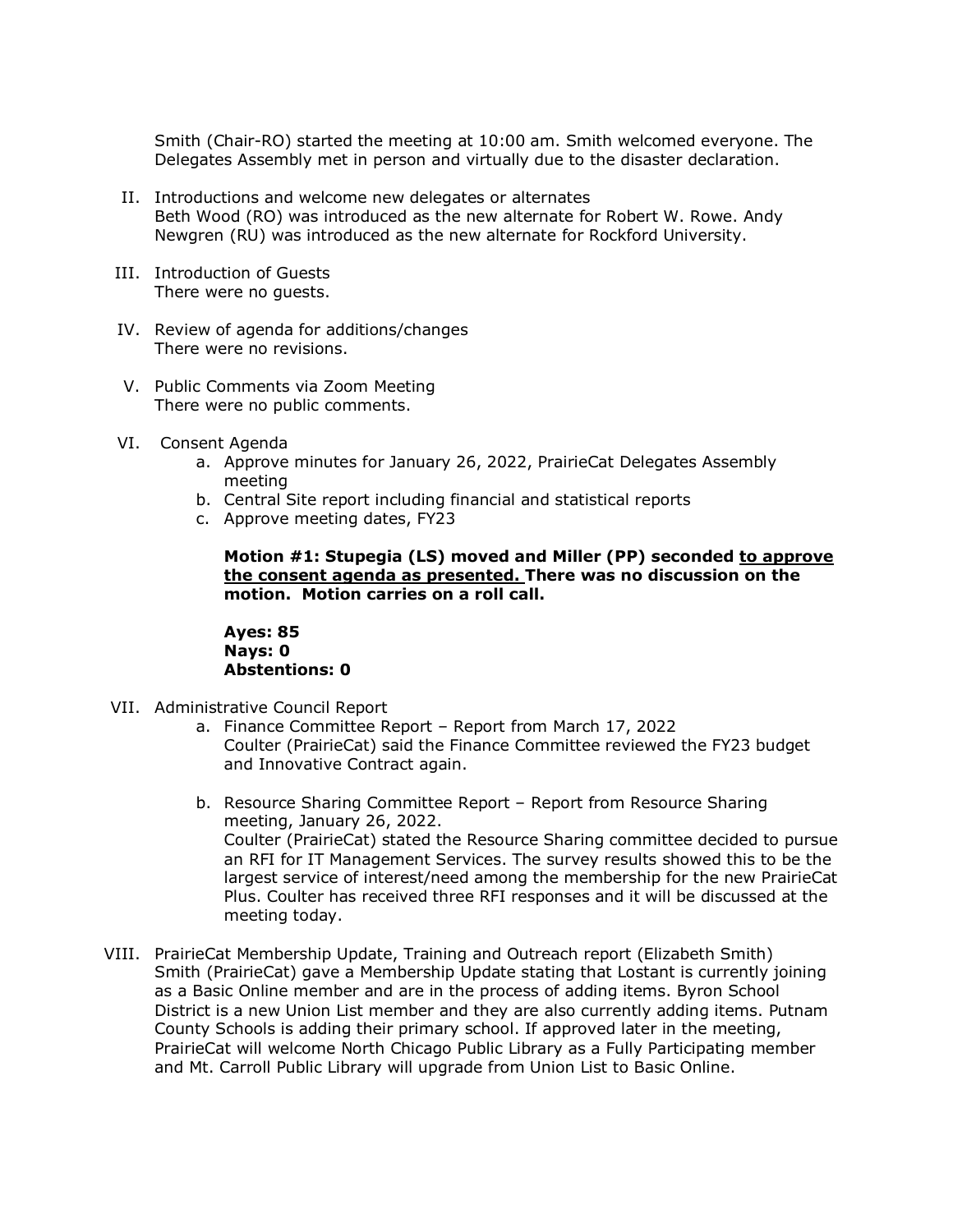Smith stated PrairieCat completed six in person Member Update meetings the week of April 18<sup>th</sup>, 2022 with more than 65 attendees. There was also about 25 attendees on Zoom Member Update meeting.

Smith reviewed the Training options for members. The core trainings, such as circulation, item entry and reporting are available on TalentLMS. During the third quarter there were more than 271 active users on TalentLMS and 670 courses were completed. PrairieCat continues to offer live, on-demand training for more advanced topics. PrairieCat Staff hosted 25 live trainings during the third quarter.

IX. ACTION: Discussion and vote, North Chicago Public Library IGA for Fully Participating Membership and Mt. Carroll Public Library upgrade from Union List to Basic Online

**Motion #2: Gove (TF) moved and Porter (BY) seconded to approve North Chicago Public Library IGA for Fully Participating Membership and Mt. Carroll Public Library upgrade from Union List to Basic Online. There was no discussion on the motion. Motion carries on a roll call.**

**Ayes: 87 Nays: 0 Abstentions: 0**

X. ACTION: Discussion and vote, new Innovative Interfaces contract for ILS software and services

Coulter (PrairieCat) discussed the Innovative Interfaces contract renewal for PrairieCat's Sierra ILS system. This contract is a five-year agreement, beginning 7/1/2022. It includes all existing software associated with the Sierra system. The annual rate of increase in cost is set at 2% for the term of the contract. The contract has been reviewed by our lawyers and presented to both the Finance Committee and the Administrative Council.

**Motion #3: Miller (PP) moved and Meachum (WL) seconded to approve the new Innovative Interfaces contract for ILS software and services. There was no discussion on the motion. Motion carries on a roll call.**

**Ayes: 85 Nays: 1 Abstentions: 0**

XI. ACTION: Discussion and vote, PrairieCat FY23 Budget and Fees

Coulter (PrairieCat) reiterated that a new appendix A was sent out after the original packet release. There was a library that bumped up a tier which may lower some members' fees as a result. Coulter stated This budget includes a 2% staff salary increase (COLA), 1% merit increase, 3% increases to Union List member costs, 3% increases to per library charges and capital reserves for fully participating and basic online members, and a 5% increase in hosting charges for fully participating and basic online members. This budget reflects the RAILS grant for FY23 in the amount of \$564,277. This budget also reflects costs associated with the new five-year Innovative contract. The new contract terms will reduce our annual inflationary percentile of increase to 2% (currently 3.5%) in FY23 and beyond, as well as minimize costs associated with FY23 ILS costs due to co-